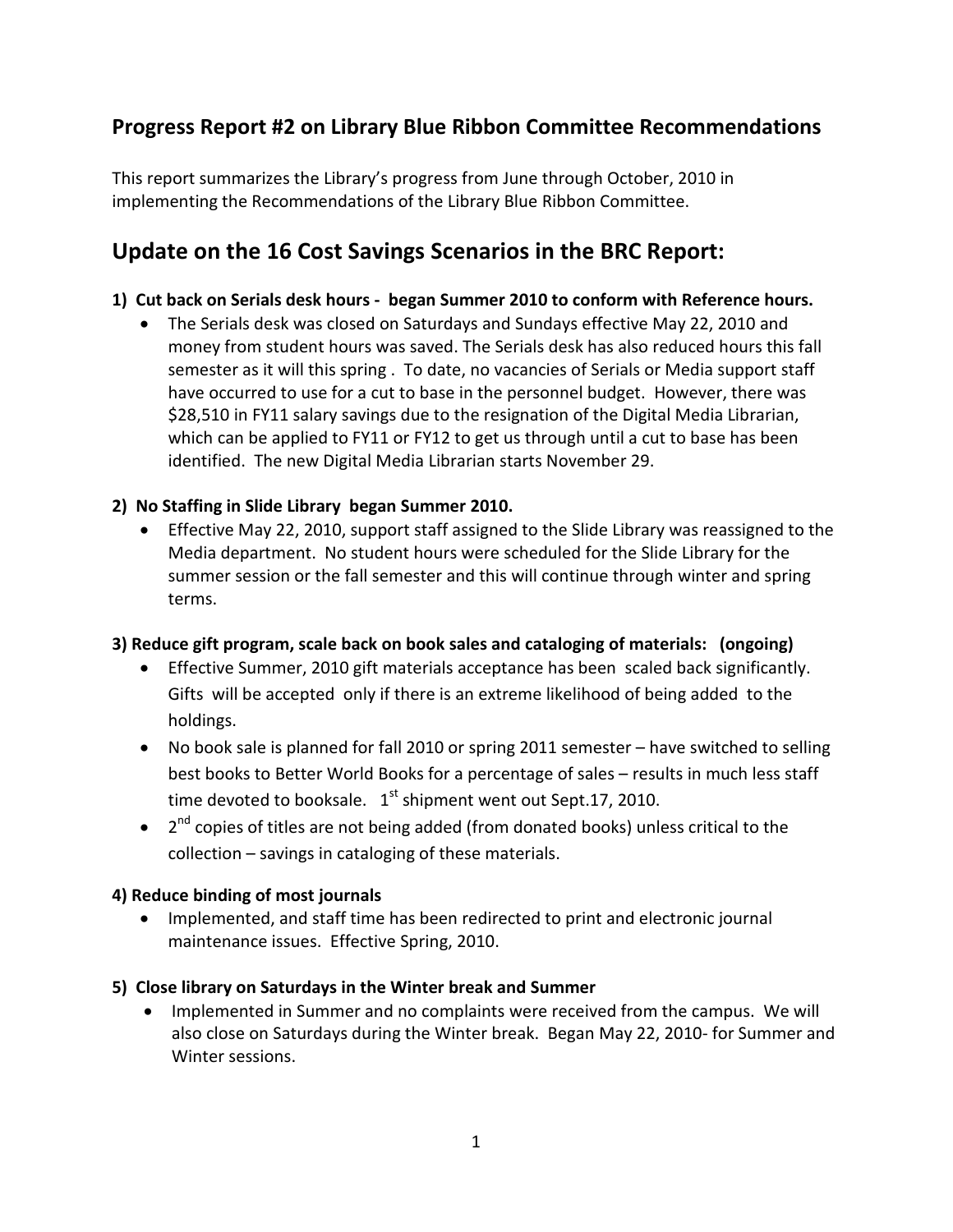#### **6) Stop organizing and presenting Friends-sponsored events other than Theatre with Dinner**

• Expectation of administrative and staff time saved must be lowered to approximately \$2,000, due to the number of Friends events being planned for the year.

## **7) Stop notification of monograph orders to departments (except for rush/notifies)**

• Completed effective April, 2010.

### **8) Cut funding for recreational materials from booksale and state accounts: (Dec. 31, 2010)**

- McNaughton contract to end Dec.31, 2010 savings \$3,800.
- McNaughton is allowing us to keep the collection of books jwe have at end of Dec. 2010 until end of Dec. 2011.

## **9) Curtail library instruction offerings beginning Sept. 2010 by not promoting the service (ongoing)**

- Faculty have continued to request library instruction despite our not actively soliciting.
- (Aug.15-Dec.15, 2009 100 sessions, Aug.15 –Dec. 15, 2010 86 sessions scheduled as to this date 10/15/10 (additional classes may be scheduled beyond this date).

## **10) Continue to develop and promote user independence and online self-service Spring 2010 – present)**

- The following types online tools have been developed in Reference or LITS:
	- Online tutorials Wimba classes Additions to subject guides Point of service instruction Mobile technologies

## **11) Charge for study rooms and lockers**

• The process was developed, but delayed implementation as income would be small and would cause excessive burden on users. Until this small income is absolutely needed, we will continue to delay implementation. To be implemented Summer, 2010.

## **12) Review workflow and opportunities for cross training (ongoing)**

- Workflows have been reviewed; some changes in workflow await the arrival of the cataloger who is expected in January.
- Some cross training has been accomplished, e.g. between Serials and Media staff where staffing is now sometimes shared to fill in desk coverage, and will continue as time and need permits

## **13) Cut student assistant allocations – Spring 2010 through present**

• ILL /CM requests are expected to increase in FY11 due to serials cuts (ILL and CM share students)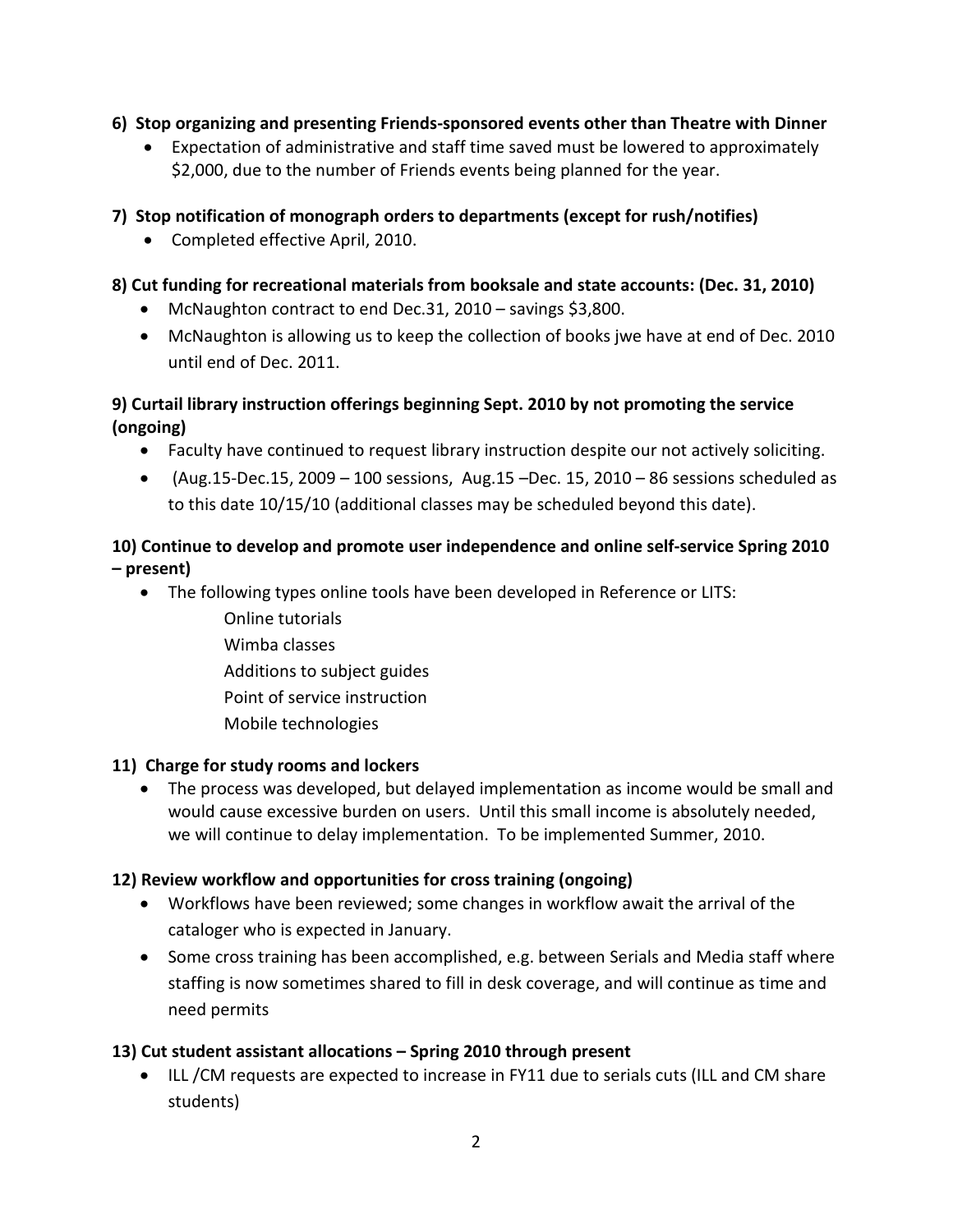- Accounting and Receiving has one student and serves the entire library with mail sorting and delivery and supplies distribution
- Reference students assist in working nights and weekends on the Reference desk freeing librarians to do other work, or do in-depth consultations
- Administrative Offices students are taking on some secretarial work for other units.
- Circulation, Media and Serials reviewed needed student hours and only hired to need this semester.
- Technical Services continues to review student worker needs and to only hire based on the hours necessary for the work to be done.

### **14) Use lead students in place of staff where there are vacancies or increased workflow begin as vacant lines are frozen.**

• No acceptable opportunities have arisen to date. The vacancy in staff support for billing has been filled; it is needed for audit requirements.

#### **15) Reduce Circulation/Security desk staffing if vacancies occur**

- No positions that are not critical for audit requirements have become available for this action.
- **16) Limit ILL for undergraduates -** removed from list due to undergraduates concern over access to materials they need.

## **17) Identify during FY11 another \$60,000 to \$80,000 to implement in FY12**

• Seeking campus input on plan to increase double-sided and decrease single-sided copying and printing by library users, beginning in January. If implemented, we can expect paper costs to decrease by approximately \$2,000 per year. The first semester's paper savings would cover the investment needed in equipment for the printers. The Library pursued student suggestions about reducing after hours lighting. In October, 2010, Facilities Management succeeded in reducing the after hours lighting to the minimum required by fire code. The cost of this change is not known to the Library, nor is the savings in electricity. The net savings is not likely to be credited to the Library's budget in any case, so this project does not contribute to our FY12 savings goal.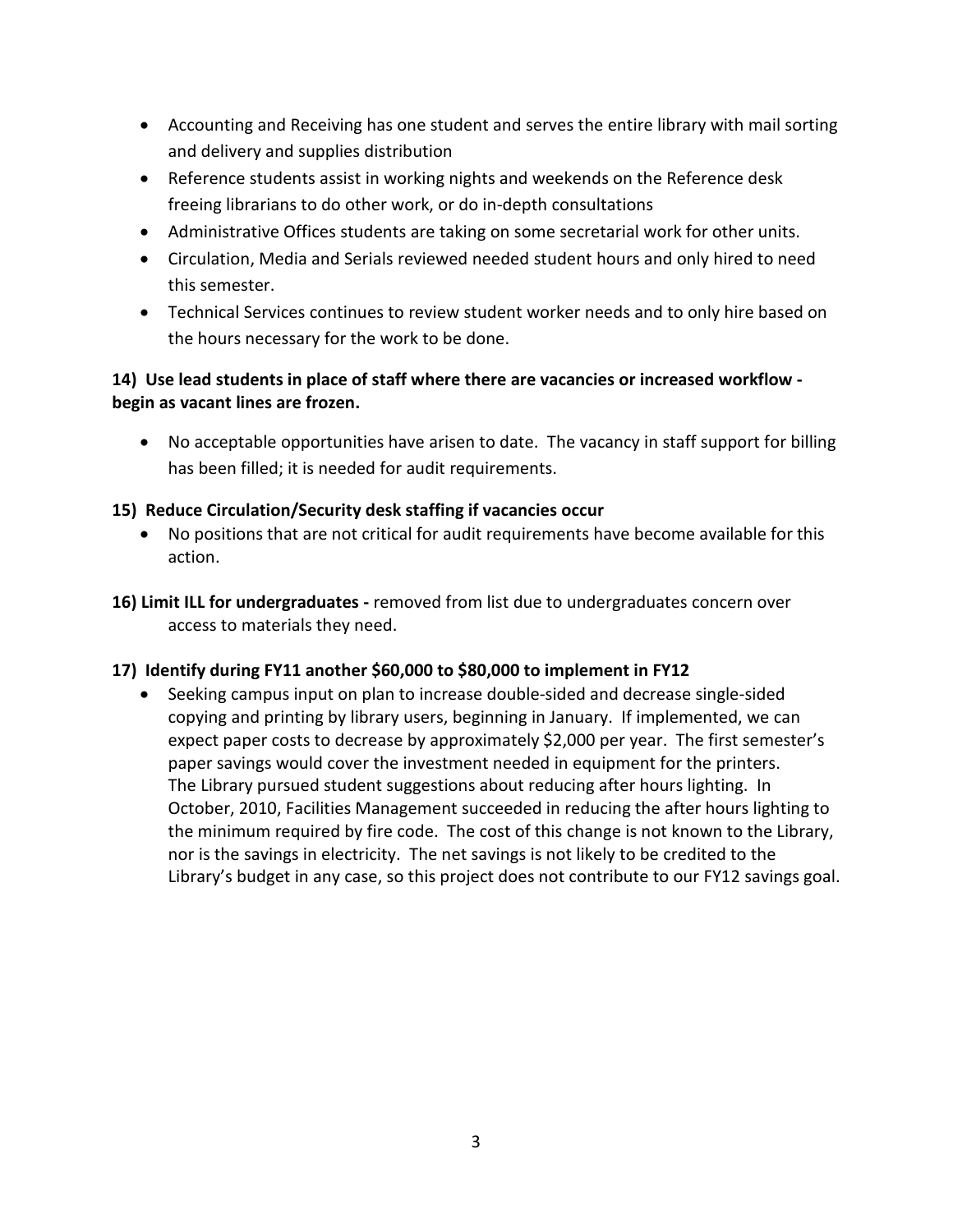## **Library Serials Cancellation Review:**

The serials cut for FY11 has been completed. Titles are being cancelled by vendor. When final report is supplied by vendor, a full accounting of the serials cut will be compiled.

Mechanisms for providing feedback from the UMBC user community were implemented, largely through Blackboard and communications with Department and Program Chairs and Liaisons.

#### **The Timeline Was Updated in September, 2010, as Follows:**

**September 6, 2010** - Last Day for campus comments on proposed cancellations.

**September 7, 2010 -** Spreadsheet with comments will be sent to Deans, Department Chairs, Library Liaisons. A separate listing of comments on titles that cross colleges will be prepared and sent to the Deans for review and discussion.

**September 7-17, 2010** - Comments from within departments proposing the cancellation should be discussed and resolved within the department or college. Comments from within the college should be discussed and resolved within the college. Any changes in the cancellation lists should be communicated to Joyce Tenney (tenney@umbc.edu) by September 17, 2010

**September 20, 2010 -** A final listing of proposed cancellations will be sent to Deans, Department Chairs and Library Liaisons.

**September 20-24, 2010** - Any last discussion between colleges occur. Any revisions are sent to Joyce Tenney [\(tenney@umbc.edu\)](mailto:tenney@umbc.edu) no later than September 24, 2010. Final cancellation list is posted to Library Serials Review Blackboard site.

**September 28, 2010 -** Final cancellation listing is communicated to serials vendor for processing.

**October 2010-Nov, 2010 -** Library revises subscription lists and posts new lists to Library Serials Review Blackboard site.

**November 2010 -** Departments and colleges begin discussions for the 2012 cancellations.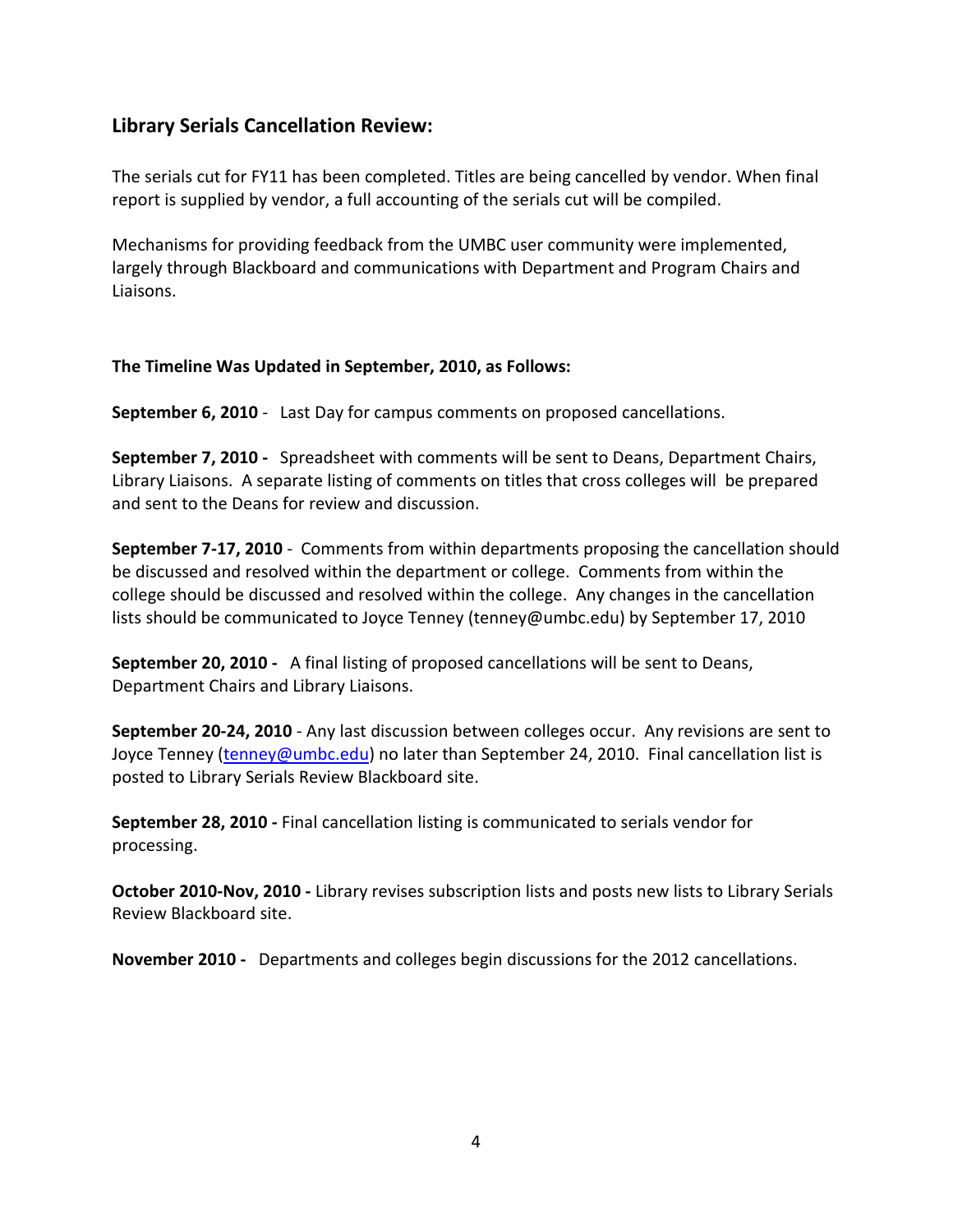# **Additional Projects and developments:**

#### **Decision Process for Determining the Use of \$80,000 in Carry-Over One-Time Funding:**

In September, the Library put forward for campus review the following specific proposals for use of this funding:

| \$25,000 | Ebook pilot project, possibly with Patron Driven Acquisitions |
|----------|---------------------------------------------------------------|
| \$25,000 | Web of Knowledge backfiles @ \$5,000/year                     |
| \$15,000 | Additional monograph purchases                                |
| \$15,000 | Additional JSTOR purchases: platform fee + first five years   |

Feedback was positive, so the Library is going ahead with implementation of these proposals. During the feedback process, sufficient suggestions were received for monograph purchases to expend the full \$15,000. While some titles are still being investigated, the Library is likely to go forward in implementing the suggestions. For the suggestion to replace obsolete media formats with DVDs, we will replace only those which have been used for teaching and research over the past two years and which are agreed upon as priorities by interested academic departments. Some of our replacement budget funding will be used for some of these purchases in addition to one-time funding.

Additional Library Faculty research is needed to determine which of several vendors to try in the ebook pilot project. Some of the technical issues being addressed are: cost and labor involved in loading and managing ebook bibliographic records, compatibility with our monograph approval vendor (YBP) and its ordering system (GOBI), PDA trigger point (i.e. point at which use causes UMBC to purchase the ebook), analysis of ebook rental costs in a PDA system, range of titles offered, selection criteria, choice of lending options, display formats and readability on desktops, laptops and handhelds, and, of course, cost of the ebooks.

JSTOR sections will be chosen in close consultation with the Library Liaisons, Department and Program Chairs and Deans of the Colleges.

#### **Projecting Subscription Costs for FY12:**

Ebsco's highly reliable price projections, released in September, call for a 4% to 6% overall increase in FY12. The Library is now projecting a 5% increase, plus a 3% budget cut, to yield an 8% cut in subscriptions in FY12 – as projected in the BRC report. The cut would have to be higher in proportion to any midyear budget give-backs that materialize in the second half of FY11.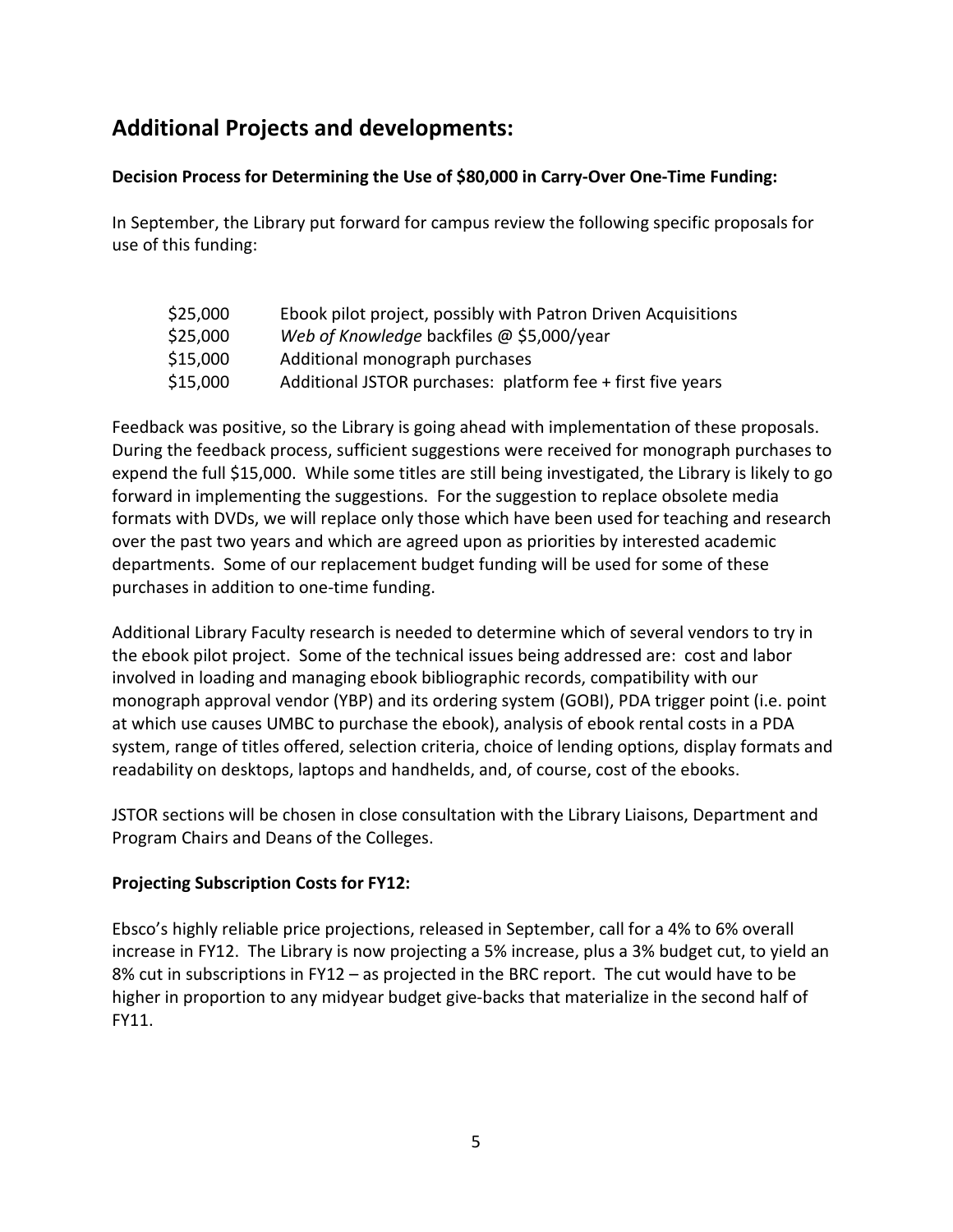#### **Vendor negotiations:**

We are engaged in the formation of a new State-wide consortium – the Maryland Library Consortium (MLC) – which will include academic, public and school libraries. Its initial activities are likely to focus on consortial "buying club" activities.

We are assessing a new offer from Elsevier for *Science Direct*. However, since Elsevier is requiring the Librarians to sign a confidentiality agreement, it is not yet clear how we can bring this offer to the campus for an open decision process.

Other vendor relations issues and price negations will be addressed in part through MDL (Maryland Digital Library) and its Content Working Group, USMAI, and Lyrasis, especially through the Lyrasis Consortia Summit.

#### **Retriever Learning Center:**

The Student Learning Center is now named the Retriever Learning Center. The campus has approved going ahead with this project, with a budget of \$500,000. The facilities renovation costs are expected to be under \$300,000, with the rest of the funding allocated for furniture and equipment. Therefore, the renovation can proceed even though the sources of approximately \$100,000 of this budget are yet to be identified. The Library has expended approximately \$17,000 (using photocopying and printing revenue) to move Library materials and bookshelves out of the future renovation zone, and to move the LRC operations which were on the lower level to the first floor.

I:admin2\planning\fy11\BRC progress\Progress Report #2 11/19/10, ed. 11/23/10 lw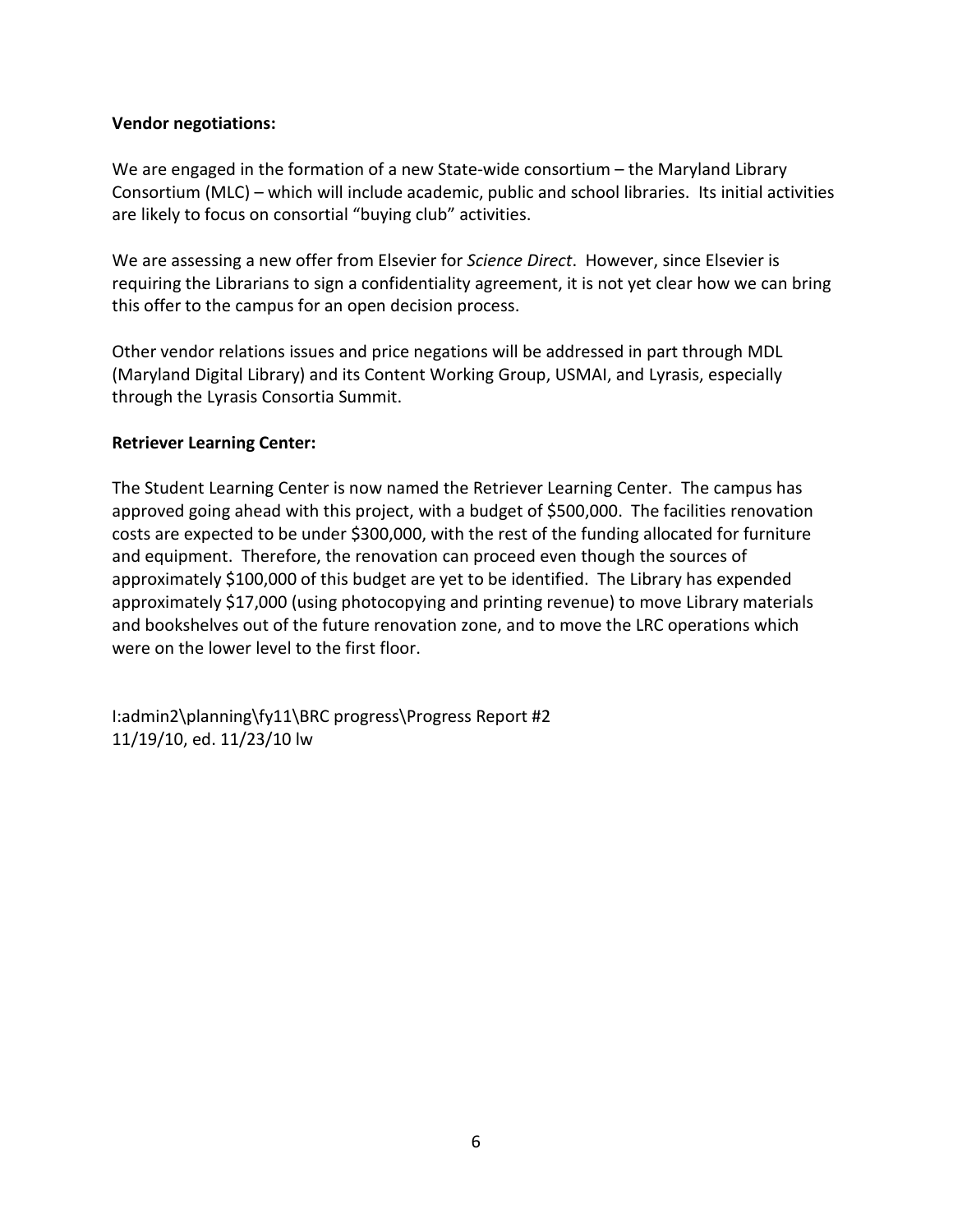| <b>Blue Ribbon Committee Update - Through October 2010</b> |                                                       |                                                       |                      |                  |          |                                                                                   |  |  |  |  |
|------------------------------------------------------------|-------------------------------------------------------|-------------------------------------------------------|----------------------|------------------|----------|-----------------------------------------------------------------------------------|--|--|--|--|
| <b>BRC</b>                                                 |                                                       |                                                       | <b>BRC Est.</b>      | <b>Actual</b>    | FY11 Cut |                                                                                   |  |  |  |  |
| <b>Rec. #</b>                                              | <b>Suggestion</b>                                     | <b>Description</b>                                    | <b>Savings</b>       | <b>Savings</b>   | to Base  | <b>Update / Comment</b>                                                           |  |  |  |  |
| $\mathbf{1}$                                               | Serials Desk Hours                                    | Cut back on Serials Desk hours open                   | $\zeta$<br>8,300     | \$0.00           |          | effect. 5/22/10, salary savings deffered until vacancy occurs                     |  |  |  |  |
|                                                            |                                                       |                                                       |                      |                  |          | effect. 5/22/10, salary savings deffered until vacancy occurs/ staff saved by     |  |  |  |  |
| $\overline{2}$                                             | Slide Library                                         | No staffing in Slide Library                          | \$25,000             | \$0.00           |          | this svc currently covering for vacant Media Library position                     |  |  |  |  |
|                                                            |                                                       |                                                       |                      |                  |          | Tech Svc Staff line \$31, 632 + \$2,034 from Tech Svc Faculty line = \$33,666;    |  |  |  |  |
|                                                            |                                                       | Reduce Gift program/ book on book                     |                      |                  |          | \$4,080 of this total savings attributed to #7 below. \$187 of actual savings not |  |  |  |  |
| 3                                                          | <b>Gift Program</b>                                   | sales and cataloging gift materials                   | \$74,400             | \$29,773         |          | \$29,586 yet cut from base, will use in FY12                                      |  |  |  |  |
|                                                            |                                                       | Reduce binding of most journals already               |                      |                  |          |                                                                                   |  |  |  |  |
| 4                                                          | <b>Binding</b>                                        | in place                                              | $$19,000$ $$24,000$  |                  |          | \$5,000 \$19k removed in FY10 cut to base plus add'l \$5k FY11 cut to base        |  |  |  |  |
|                                                            |                                                       | close library Saturday during                         |                      |                  |          |                                                                                   |  |  |  |  |
| 5                                                          | <b>Saturday Closing</b>                               | winter/summer breaks                                  | \$                   | $2,960$ \$ 1,600 |          | effect. 5/22/10- savings staff \$1,360 (deferred) & students \$1,600              |  |  |  |  |
|                                                            |                                                       | Discontinue organizing/presenting                     |                      |                  |          | Deferred: Friends decided to also keep Bartleby event/ faculty savings: \$3k/     |  |  |  |  |
| 6                                                          | <b>Friends Events</b>                                 | Friends events (with execeptions))                    | \$<br>4,700          | \$0.00           |          | staff \$1,700                                                                     |  |  |  |  |
|                                                            |                                                       |                                                       |                      |                  |          |                                                                                   |  |  |  |  |
| $\overline{7}$                                             | Dept. Notifications                                   | Stop dept monograph order notifications $\frac{1}{2}$ | 4,080                | \$4,080          |          | \$4,080 effect. April 2010                                                        |  |  |  |  |
|                                                            |                                                       | Cut recreational materials at end of                  |                      |                  |          |                                                                                   |  |  |  |  |
| 8                                                          | <b>Recreational Materials</b>                         | McNaughton Contract / Fall 2010                       | \$<br>4,000          | \$0.00           |          | McNaughton Contract ends by December 2010; funding was from booksale              |  |  |  |  |
|                                                            |                                                       |                                                       |                      |                  |          | Ref. dept stopped actively promoting however faculty continue to request          |  |  |  |  |
| 9                                                          | Library Instruction                                   | Curtail library instruction/ no promoting             |                      | \$0.00           |          | instruction                                                                       |  |  |  |  |
|                                                            | Promote Independent                                   | promote user independence/online self-                |                      |                  |          | Ref. continues to create tutorials/recorded Wimba instruction to assist library   |  |  |  |  |
| 10                                                         | <b>Users</b>                                          | service                                               | unknown              | \$0.00           |          | users                                                                             |  |  |  |  |
| 11                                                         | <b>Study Rooms/Lockers</b>                            | Charge for study rooms/lockers                        | \$<br>7,300          | \$0.00           |          | Not yet implemented due to feedback may be burden to students                     |  |  |  |  |
|                                                            |                                                       | Review workflows/cross training for                   |                      |                  |          |                                                                                   |  |  |  |  |
| 12                                                         | <b>Workflows/Cross Training</b>                       | more efficiency                                       | unknown              | \$0.00           |          | all depts actively reviewing workflows for efficiencies                           |  |  |  |  |
|                                                            |                                                       |                                                       |                      |                  |          |                                                                                   |  |  |  |  |
| 13                                                         | <b>Student Assistants</b>                             | cut student assistants allocations                    | unknown              | $\zeta$<br>7,834 |          | library depts adjusting as needed and monitor student hours allocations           |  |  |  |  |
|                                                            |                                                       | Use lead students in place of staff                   |                      |                  |          |                                                                                   |  |  |  |  |
| 14                                                         | Lead Students                                         | vacancies                                             | unknown              | \$0.00           |          | current vacancies unable to cover by students                                     |  |  |  |  |
|                                                            |                                                       | Reduce Circulation/Security desk staff as             |                      |                  |          |                                                                                   |  |  |  |  |
| 15                                                         | Circulation/Security                                  | vacancies occur                                       | unknown              | \$0.00           |          | filled 3/4 Lib Tech II position/ savings during vacancy                           |  |  |  |  |
| 16                                                         | Limit ILL                                             | Limit ILL for undergrad                               | \$<br>5,000          | \$0.00           |          | not implemented/ would inhibit research                                           |  |  |  |  |
|                                                            | Identify \$60k-\$80k                                  | Identify \$60k-\$80k in cuts for FY12                 | \$0.00               | \$0.00           |          | ongoing                                                                           |  |  |  |  |
|                                                            |                                                       | <b>Subtotal</b>                                       | $$154,740$ $$67,287$ |                  | \$38,666 |                                                                                   |  |  |  |  |
|                                                            | <b>Savings Not Accruing from BRC recommendations:</b> |                                                       |                      |                  |          |                                                                                   |  |  |  |  |
| none                                                       | Media line                                            | Reduction due to turnover                             | 01                   | \$4,399          | \$4,399  |                                                                                   |  |  |  |  |
| none                                                       | Misc cuts in operating                                | Reductions in costs                                   |                      | \$5,906          | \$5,906  |                                                                                   |  |  |  |  |
|                                                            |                                                       | <b>Total</b>                                          |                      | \$77,592         | \$48,971 |                                                                                   |  |  |  |  |

I://admin2/planning/FY11/BRC Progress/BRC Progress Rev 1/14/11 lw, 1/19/11 msb